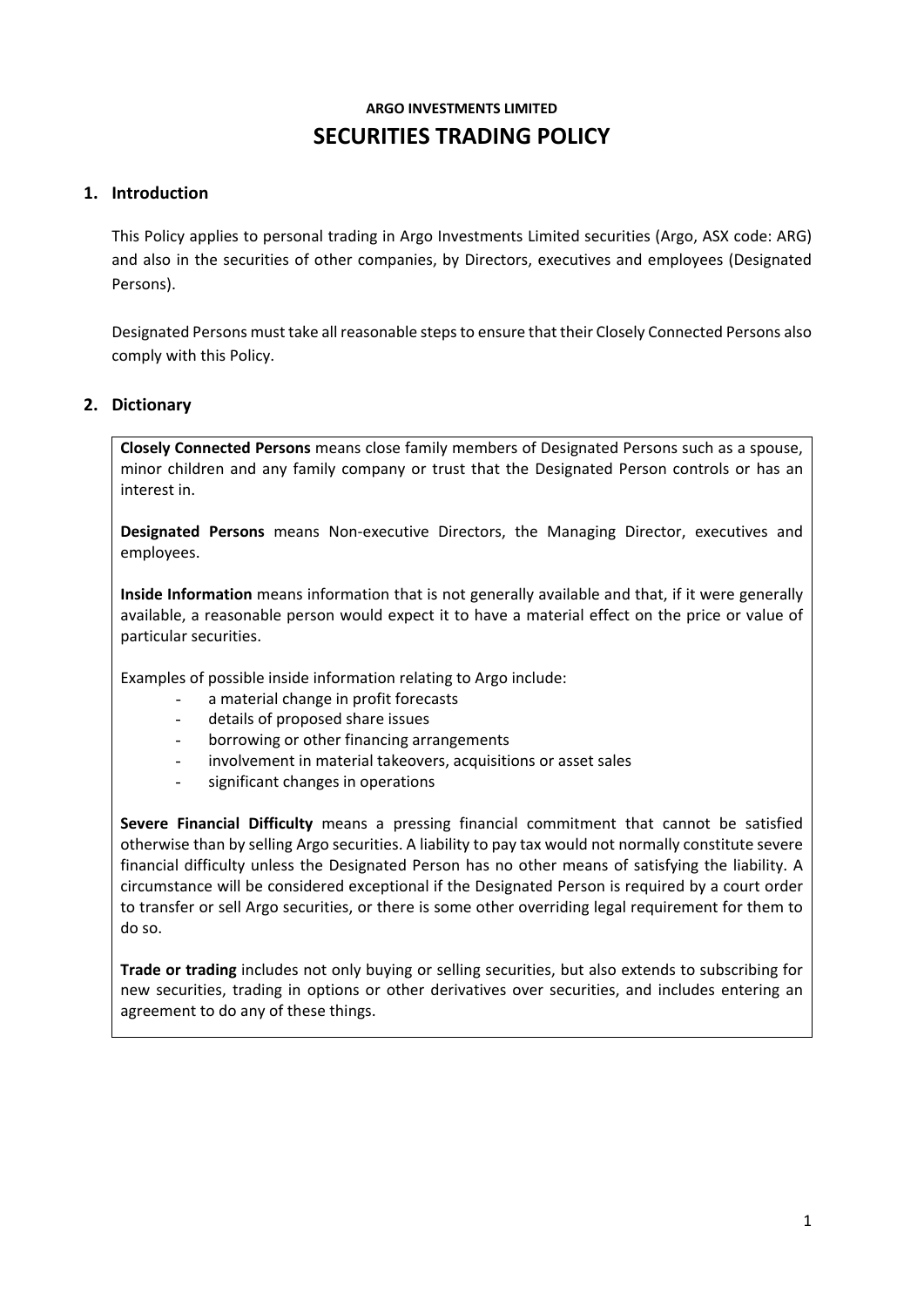## **3. Summary of prohibitions from trading in Argo securities**

| 1) Insider trading            | Designated Persons who are in possession of Inside - see Section 4 |
|-------------------------------|--------------------------------------------------------------------|
|                               | Information must not trade in Argo securities or                   |
|                               | advise, encourage or procure anyone else to do so                  |
| 2) Prohibited periods         | Designated Persons must not trade in Argo - see Section 5          |
|                               | securities during prohibited periods                               |
| 3) Other trading prohibitions | Designated Persons must not enter hedging - see Section 6          |
|                               | arrangements in relation to unvested Argo                          |
|                               | securities                                                         |

## **4. Prohibition against insider trading**

A person in possession of Inside Information must not:

- Trade in Argo securities;
- Advise, procure or encourage another person to trade in Argo securities; or
- Communicate that information to another person if they know, or should know, the other person is likely to trade in Argo securities.

The prohibition against insider trading is general and applies at all times including the non-prohibited periods specified in this Policy.

## **5. Prohibited periods**

Designated Persons are prohibited from trading in Argo securities in the following prohibited periods, subject to the exceptional circumstances in Section 8 below:

## Regular closed periods

- 1) From the close of business on the last business day of the Company's half and full financial year, up to and including the day the applicable financial results are announced to the ASX; and
- 2) From the close of business on the last day of each month, up to and including the business day the Net Tangible Asset backing per share for that month-end is announced to the ASX.

## Additional prohibited periods

The Company may from time to time impose additional periods when trading is prohibited, such as:

- When it is considering matters subject to ASX Listing Rule 3.1A, being the exceptions that would otherwise require disclosure under the ASX Continuous Disclosure regime, such as incomplete negotiations regarding a confidential proposal or transaction; or
- If it has orders in the market for its own securities due to the activation of an on-market share buy-back or pursuant to any of the Company's employee incentive schemes.

The Company will not be active in the market for its own securities during the above prohibited periods. The Company Secretary will advise Designated Persons when an additional prohibited period is imposed.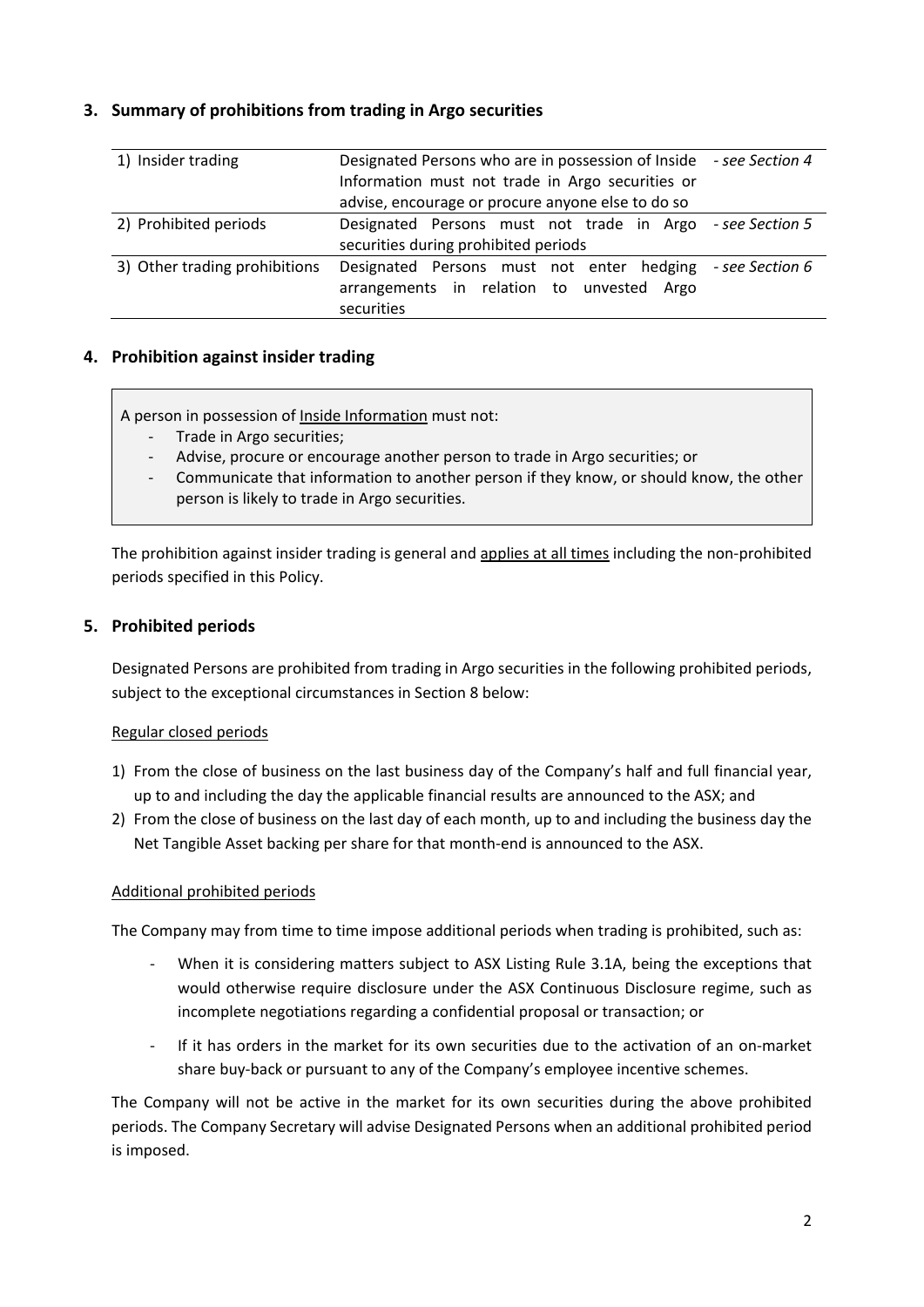## **6. Other trading prohibitions**

### **Hedging**

Designated Persons seeking to enter a transaction or arrangement to limit the economic risk of their Argo security holding must obtain approval in the same way as if they traded in the underlying securities directly.

The Company prohibits hedging of unvested Argo securities, such as performance rights awarded under an executive incentive share scheme.

#### Security for loan facility

If a Designated Person wishes to enter an arrangement where Argo securities are held as collateral for a loan facility, they must notify by email the Chairman, the Chair of the Audit & Risk Committee or the Managing Director, copying the Company Secretary, in order that the Board can ascertain whether the arrangement is material, and if required, the Company will disclose the key terms of the arrangement to the market pursuant to the ASX continuous disclosure requirements.

## **7. Approval for trading in non-prohibited periods**

During non-prohibited periods, Designated Persons must request approval to trade in Argo securities by email to the approval group comprising the Chairman, Managing Director and Company Secretary.

Approvals to trade will remain valid for five trading days unless withdrawn during that period.

Any trades resulting from approval must be immediately reported by the Designated Person to the approval group.

## **8. Exceptional circumstances**

A Designated Person (who is not in possession of Inside Information) may request and be given clearance to sell (but not purchase) Argo securities in circumstances otherwise prohibited by this Policy, if they are in Severe Financial Difficulty or other exceptional circumstances apply.

Designated Persons must request approval to trade in exceptional circumstances by email to the approval group comprising the Chairman, Chair of Audit & Risk Committee, Managing Director and Company Secretary.

The particulars of the exceptional circumstances must accompany the relevant request. If a trade proceeds, the Company may be required to notify the existence of exceptional circumstances to the ASX.

Any trades resulting from approval must be immediately reported by the Designated Person to the approval group.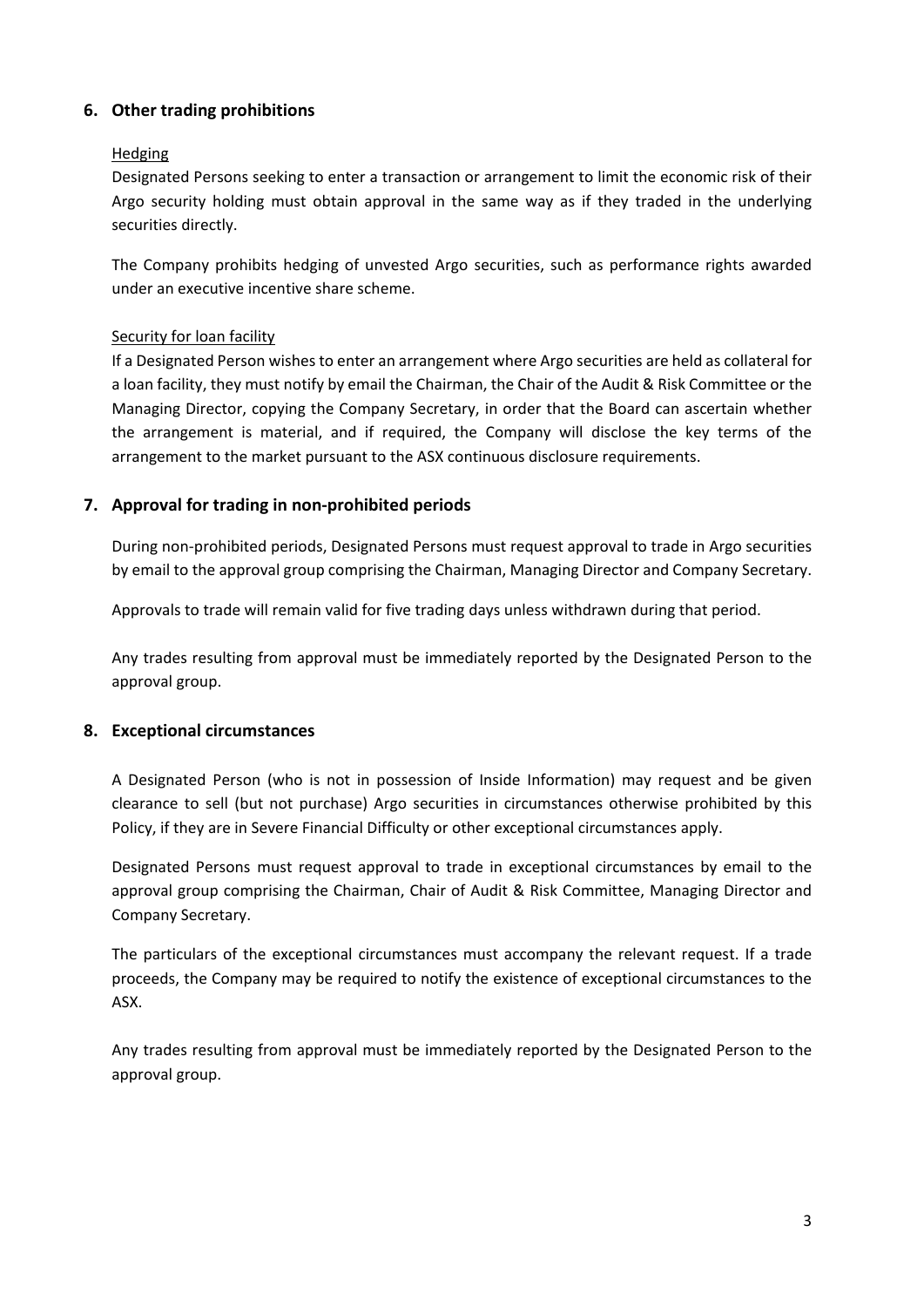## **9. Trading in the securities of other companies**

Designated Persons are prohibited from trading in the securities of other companies if they gain price sensitive information by virtue of their position in the Company. They must not cause that information to be communicated to another person nor use that information in conflict with the interests of Argo.

No personal trading in a security of another company may be undertaken by Designated Persons at times when the Company cannot trade in that security. If required, the Company Secretary will notify Directors by email if the Company becomes unable to trade in another company's securities.

#### Approval to trade in other ASX listed securities

As Non-executive Directors are not involved in day-to-day portfolio investment decisions, they are not required to seek consent prior to undertaking personal trading in other companies' securities unless they believe there may be a potential conflict with Argo's securities orders, in which case they must contact the Managing Director, Senior Investment Officer or the Company Secretary to ensure no conflicting orders exist.

To ensure there are no conflicting Company orders in the market for a particular security, employees must request approval to trade in other companies' securities by email to the approval group comprising the Managing Director, Senior Investment Officer and Company Secretary.

Approvals to trade will remain valid for five trading days unless approval is withdrawn during that period. Approval is not required for securities trading on exchanges outside Australia unless dual-listed in Australia.

## **10. Exclusions**

This Policy does not apply to Designated Persons in the following circumstances:

Transfers of securities already held by Designated Persons into a superannuation fund or other entity in which Designated Persons are a beneficiary

An investment in, or trading in units of, a fund, scheme or other arrangement where the assets of the fund or scheme are invested at the discretion of a third party

Where a Designated Person is a trustee, trading in securities or by that trust, provided the Designated Person is not a beneficiary of the trust and any decisions to trade during a prohibited period are taken by the other trustees or by the investment managers independently of the Designated Person

#### The acceptance of a takeover offer

Accepting an offer or invitation made to all or some of the security holders, such as a rights issue, a share purchase plan, a dividend reinvestment plan, an equal access share buy-back or an employee share plan, where the plan that determines the timing and structure of the offer has been approved by the Board. This includes decisions relating to whether or not to take up or sell the entitlements of a renounceable pro-rata issue

Bona fide gifts of securities to a Designated Person by a third party or a transfer to a Designated Person under the terms of a will

Transactions where the beneficial interest in the relevant securities does not change